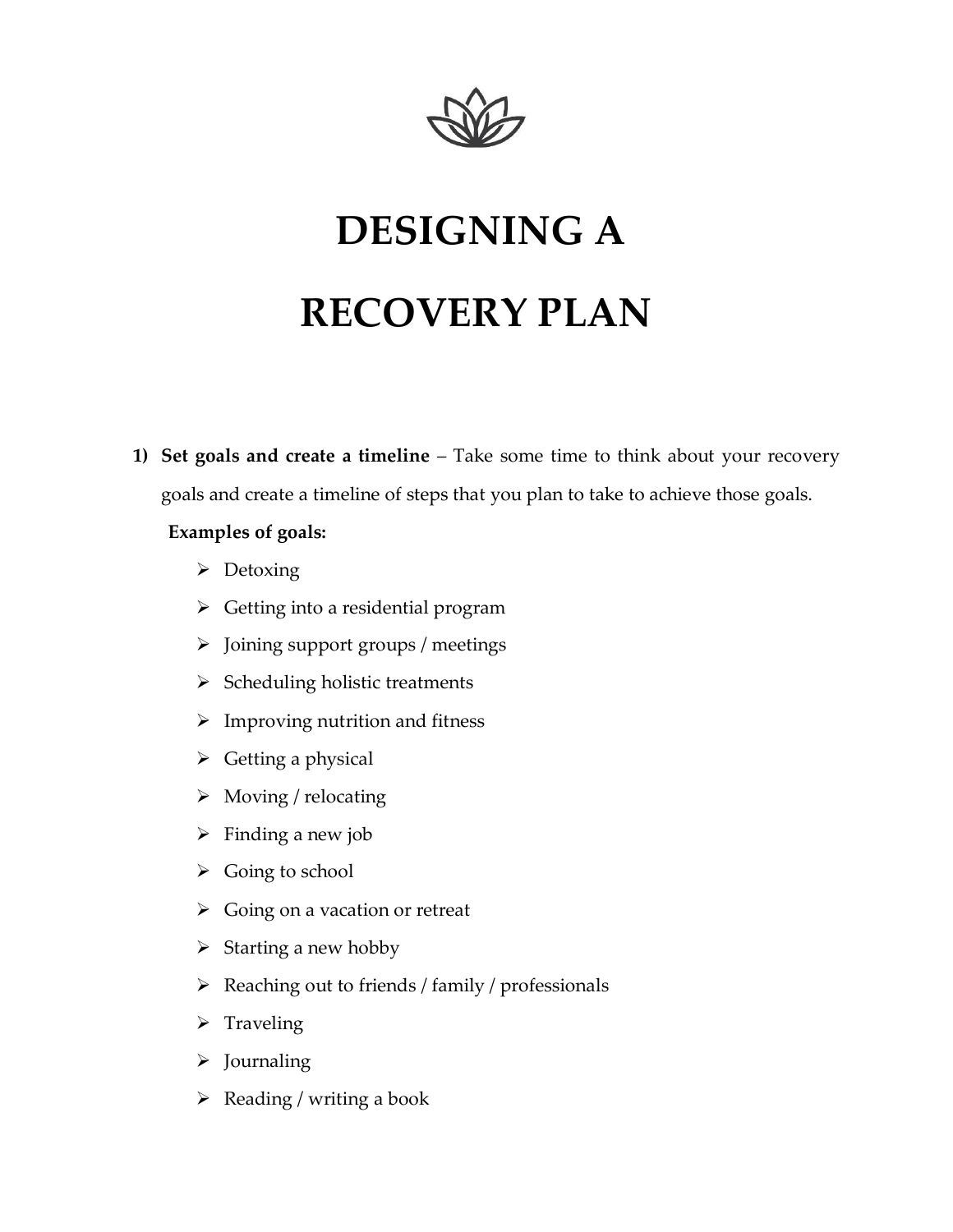Purchase a calendar to keep track of appointments and daily tasks, as well as a notebook so that you can begin a recovery journal. In this, you can keep track of all important information, including information regarding each recovery program that you are considering, to-do lists, information about herbs and supplements (including costs and ordering information), holistic tips and tricks, keeping track of goals and timelines, support system contact info, doctor / program contact info, discussion questions from coaching programs, positive affirmations and quotes, prayers and/or mantras (if applicable), step-work (if applicable), and any other type of journal entry that you may want to make. This will become your recovery guide so that you can flip through it anytime you need a positive thought. Think of detox and recovery as a very transformational process in your life, like a Rite of Passage. It needs to be your priority and it needs to be handled with a lot of care and organization, because it has the potential to be the greatest experience of your life. Addiction feels like a suffocating wall around you, and recovery is breaking out of that prison, it's freedom. It's the butterfly emerging from the cocoon. So, examine your life in detail and identify *everything* that needs to be transformed. Then, set goals and create a timeline of steps that you will take to achieve those goals. Keep everything documented so that you can refer back to it, and make changes as needed. Once you purchase your journal, your first entry should be your list of goals and your timeline of steps. This may change over time, but this is 'Day One' of what hopefully will be a very uplifting and transformational experience in your life.

**2) List and research all recovery resources available** – Once you've set your goals, you will need to evaluate all resources and options that you have available to you. For some, this may be a very limited list, but for others it may be quite broad. The basic components in recovery are the physical detox and the long-term aftercare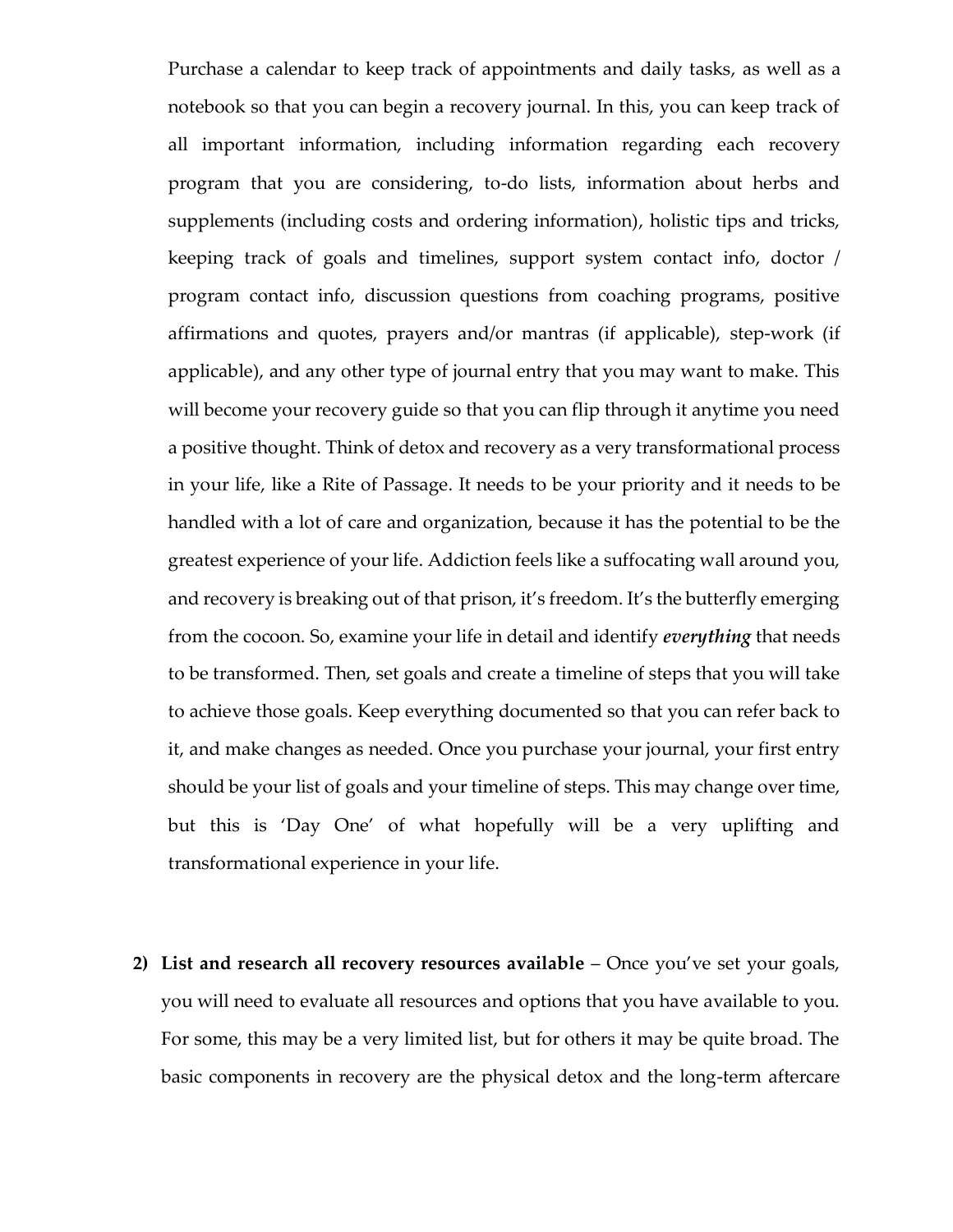plan. Please research any-and-all resources that could potentially aid you in any stage of the recovery process.

#### **Examples of resources:**

- ➢ Holistic or traditional treatment centers
- ➢ Aftercare centers
- $\triangleright$  Detox and recovery coaches
- ➢ Herbal products and sales reps
- ➢ Outpatient programs
- $\triangleright$  Sober living homes / halfway houses
- ➢ Counseling / psychotherapy
- $\triangleright$  Friends / family members
- ➢ Medical professionals
- ➢ Community outreach programs
- ➢ Support groups / meetings
- ➢ Churches
- ➢ Meditation / Yoga / Tai Chi classes
- ➢ Retreats
- ➢ Employment and education
- ➢ Resources for relocation

Evaluate all options, narrow it down to the final choices and make any reservations and/or arrangements that need to be made. Keep track of all of this in your journal and write down any appointments or scheduled dates on your calendar. Include all confirmation numbers and contact information. Highlight any important contacts or information in your journal so that it is easier to locate if needed.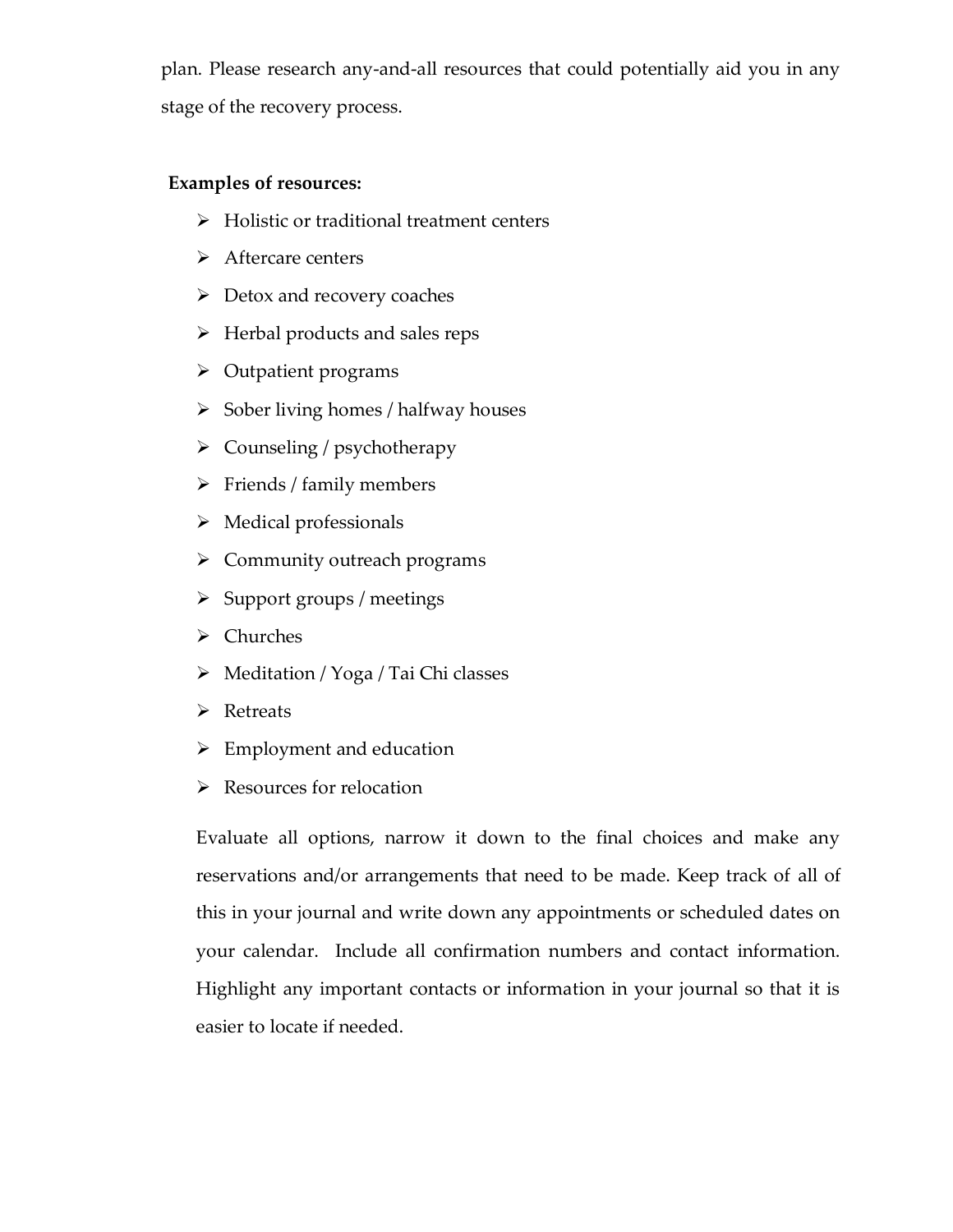**3) Research all supplements and design a protocol** – If you are planning to do a coldturkey detox, then you will need to spend time researching all products that can be used to aid in the process. If you are unable to get into a treatment center and you have no choice but to detox at home, then you can use a variety of over-the-counter supplements that will help target and minimize the discomforts of withdrawals so that you can comfortably pass through the peak days of withdrawals. Please do not rely 100% on supplements, you will want to incorporate as many natural healing methods as possible. This can include salt baths, topical magnesium oil, essential oils, meditation, Tai Chi / Qi Gong, sun gazing, self-healing techniques, even positive affirmations and mantras. If you can integrate the medicinal properties of nature along with your own innate ability to heal, you will be able to get through the physical withdrawal period. It is recommended to speak with someone who has experience with these products so that you can make responsible decisions on how to approach this process. Please speak with a doctor before beginning any stage of detox. This is a medical process and needs to be approached with caution and preparation.

### **Recommended herbal products:**

- ➢ Heantos 4
- ➢ [Quantum Herbal Assist](mailto:designyourdetox@gmail.com)
- ➢ [Calm Support](https://calmsupport.com/)
- ➢ [Elimidrol](https://www.elimidrol.com/)
- ➢ [Neural Balance](https://www.neuralbalance.com/)
- ➢ Kratom
- ➢ Gui Pi Wan
- ➢ CBD
- ➢ Activated Charcoal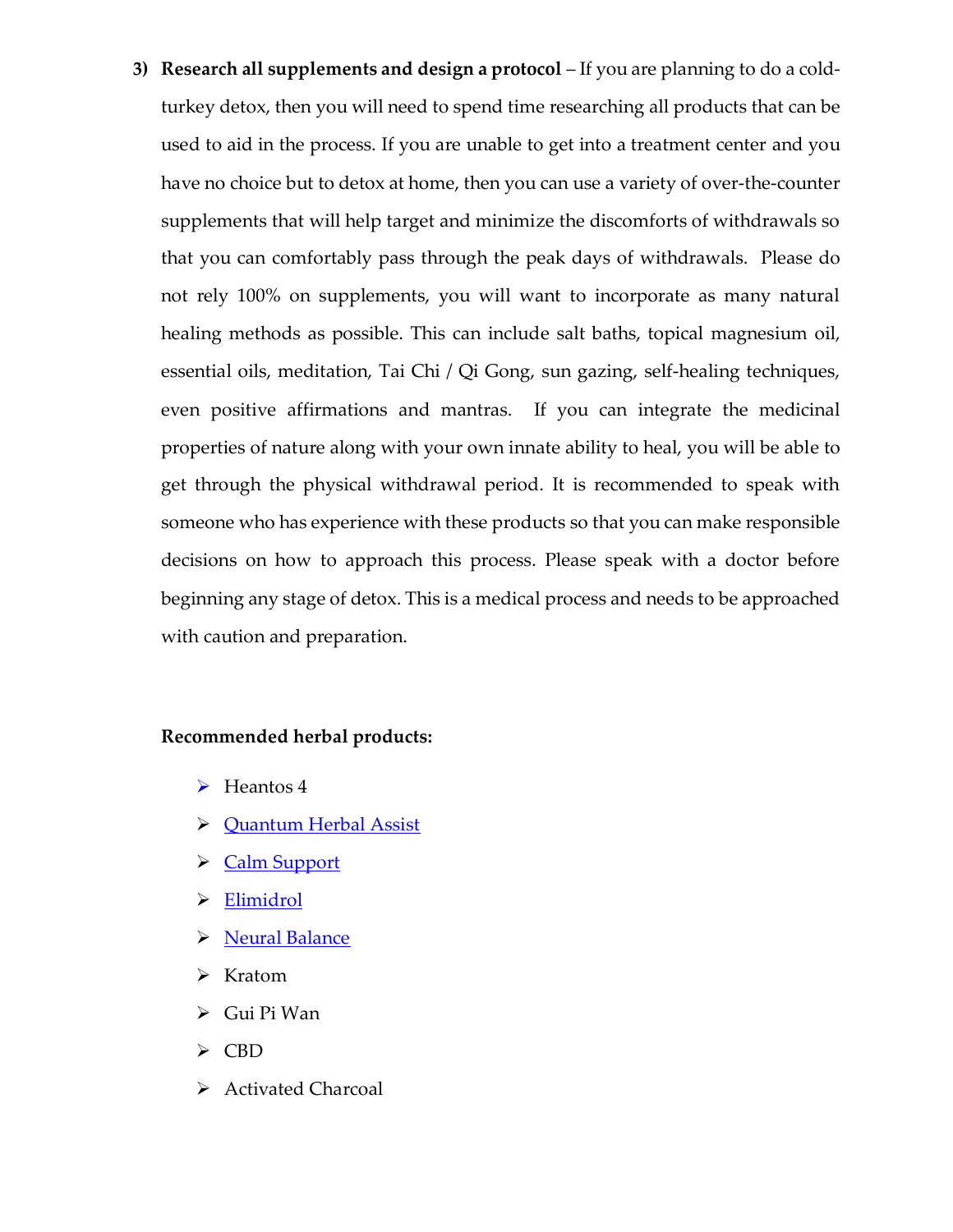#### ➢ Additional herbal supplements

Keep track of all products in your journal, including recommended dosages, contact information, cost, etc. Always order a 30-day supply of each product so that you have more than enough to detox with and some left over to use for maintenance. It is important to test every product before beginning detox. Please do not begin any stage of detox until you have spoken with your primary care physician or addiction specialist.

You can keep track of all products and dosages using a chart that looks something like this:

| Date | Time | Product | Dosage | <b>Notes</b> |
|------|------|---------|--------|--------------|
|      |      |         |        |              |

You will want to alternate products so that you receive around-the-clock relief from symptoms. As a product wears off, you take the next product, and slowly work your way through the peak days of withdrawal. It's important to keep a log of when and what was taken because drowsiness and confusion may occur. It's recommended to have someone there with you to keep track of the supplements you are taking, as well as prepare meals, baths, and just generally look after you and keep you company. The week of detox should be all about self-love, nourishment, and rest. This is a time of healing and rebalancing. It isn't an easy process and it will take total commitment, but it can be done if you just stick with it and make all the necessary preparations.

### **Journal Entry:**

Design a protocol for your peak days of withdrawals (and taper if applicable). Create a blank chart that you can either print and tape into your journal, or simply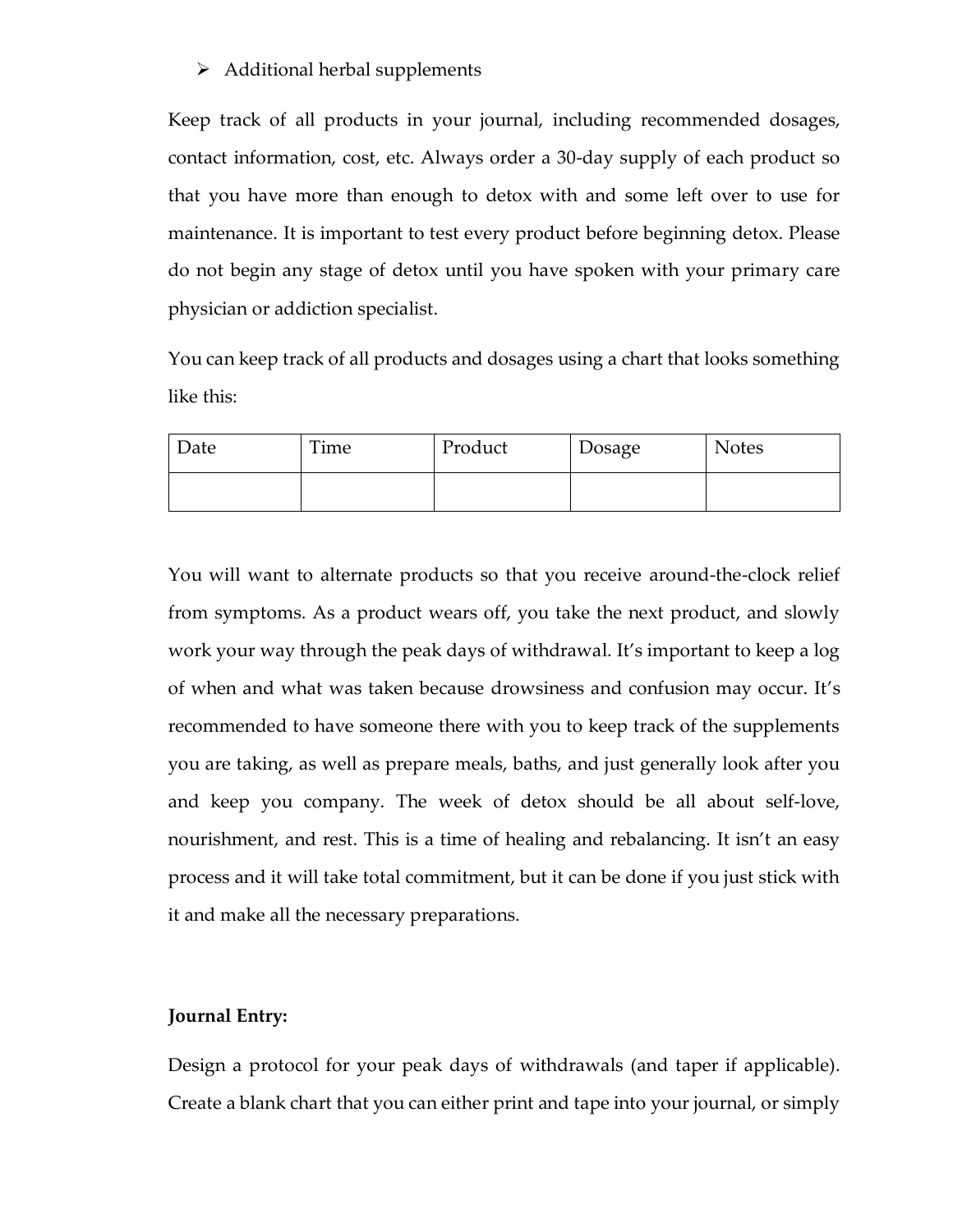draw it with a ruler and marker, so that you can keep a detailed log of all products taken, at what time, and how much. Make sure you have at least 6 pages set aside for this chart.

| Date | Time | Product | Dosage | <b>Notes</b> |
|------|------|---------|--------|--------------|
|      |      |         |        |              |

Please write the following herbal recommendations in your journal:

- ➢ **Herbs for sleep** Calm Support, Valerian, GABA, 5HTP, Melatonin, Passionflower, Kava Kava Root, Chamomile
- ➢ **Herbs for anxiety** GABA, Kava Kava Root, Passionflower, Ginger, Chamomile, St. John's Wart
- ➢ **Herbs for depression** 5HTP, St. John's Wart, Kava Kava Root
- ➢ **Herbs for restless leg** Magnesium (also Magnesium Oil for topical use), Gotu Kola, Ashwaganda, Passionflower, Kava Kava Root, Epsom Salt (baths), Hyland's Restless Leg (purchase at any pharmacy)
- ➢ **Herbs for stomach ailments** Ginger, Cinnamon, Dandelion
- ➢ **Herbs for Energy** Gui Pi Wan, Maca Root, Ginseng, Eleuthero, Ashwaganda, Green or Black Tea, Yerba Mate
- ➢ **Herbs for pain** CBD, Wild Lettuce, Eleurtho, Curcumin, Ginger Turmeric, Holy Basil, White Willow Bark, Arnica (Arnica cream for topical use), Magnesium, cherries, cranberry juice
- ➢ **Herbs for hot flashes and night sweats** Black Cohosh, Dong Quai
- ➢ **Natural remedies for chills** hot water with lemon and honey, cranberry juice, rub warm washcloth all over body, take hot Epsom salt or sea salt bath
- ➢ **Herbs to boost immune system** Echinacea, Garlic, Ganoderma
- ➢ **Vitamins recommended** C, D, B Complex, B12 Sublingual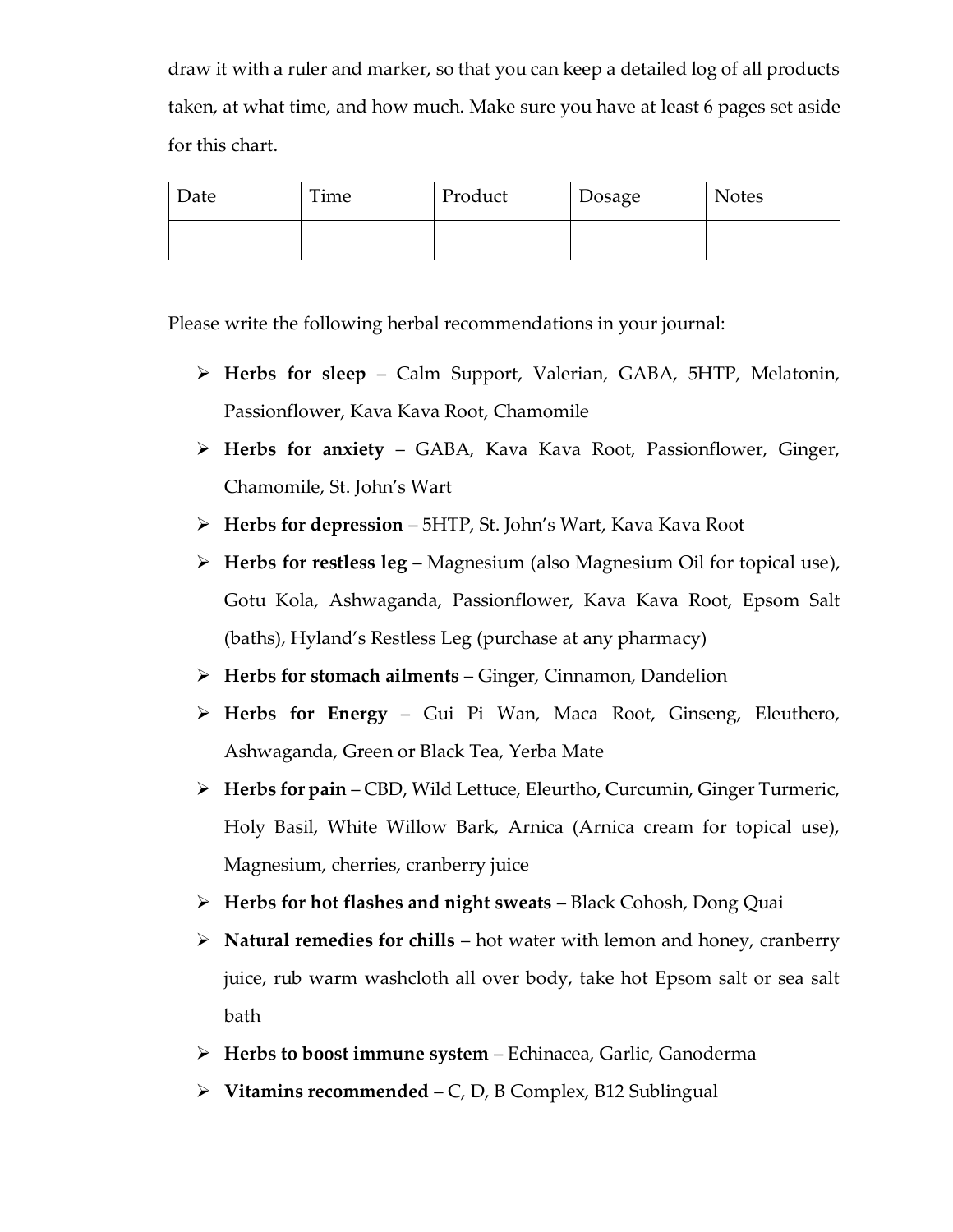- ➢ **Balancing the body post detox** Endocannabinoid System Activator, Gui Pi Wan
- ➢ **Eliminating toxins** Activated charcoal, Red Clover Blossoms, Senna tea
- **4) Create a detox plan –** Once you have set your goals, selected all resources you will utilize, ordered your supplements, and designed a protocol, the next step will be making all preparations necessary for the week of detox. If you are doing a medical or Ibogaine detox, then you will need to make all travel arrangements and reservations.

The following is a list of preparations that will need to be made before beginning an at-home detox:

- $\triangleright$  Setting and location
- $\triangleright$  Testing all products
- ➢ Separating dosages
- $\triangleright$  Diet before and during detox
- $\triangleright$  Preparing the mind and body
- ➢ Intestinal cleanse
- $\triangleright$  Creating a support system

## **Journal Entry:**

In your journal write a detailed detox plan, including where you will be detoxing, what date you plan to begin, and who will be with you. You will need to test each product before you begin detox so that you know what to expect and what dosage works best for you. The best way to test a product is to wait until you're ready for your next drug dose (on days prior to detox, where you are still actively using) and prolong that next dose. Wait until discomforts start creeping up and take a dosage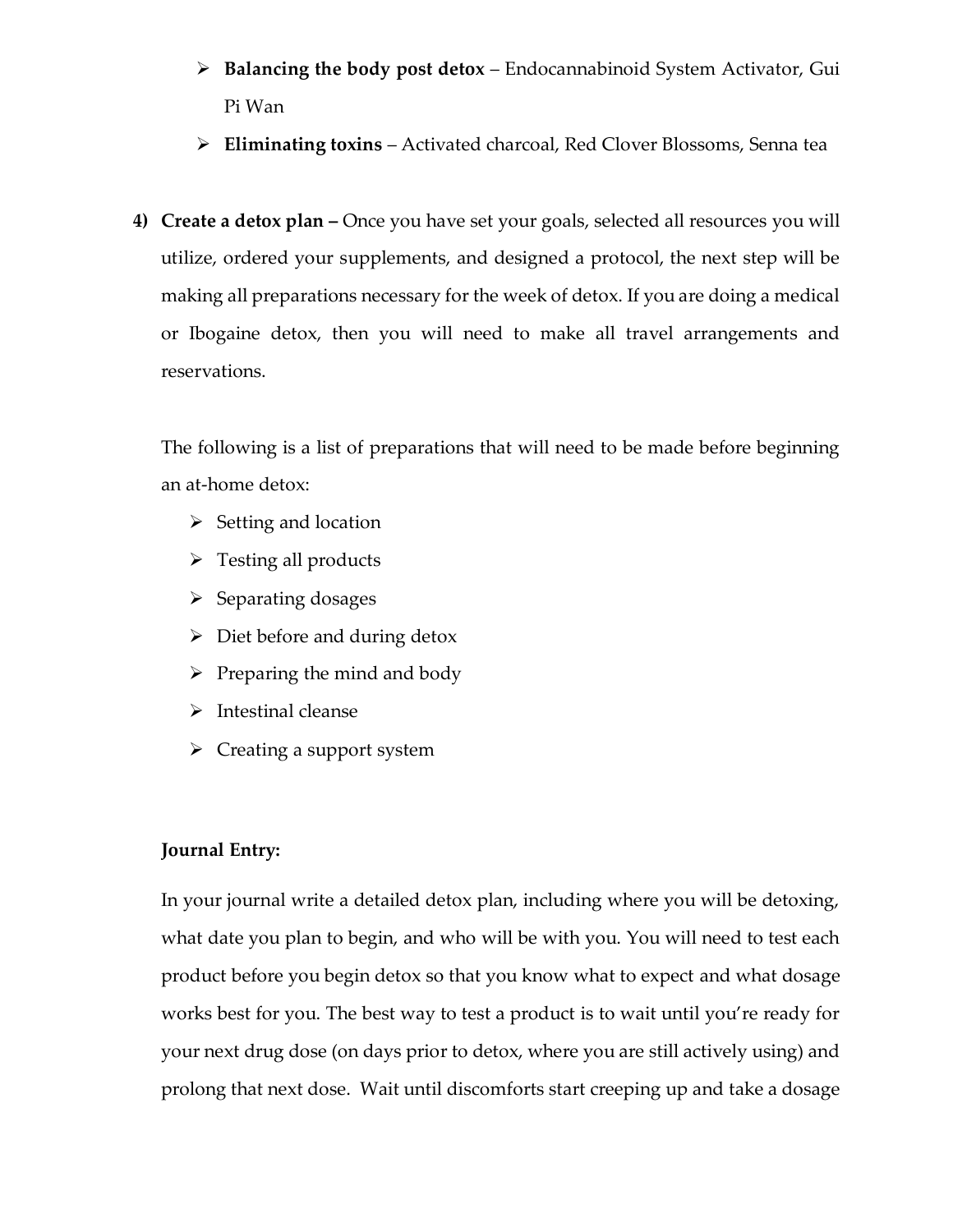of one of the supplements instead. *Only test one product at a time, so this might take several days if you have multiple products***.** Remember, it'll take about an hour for the herbal product to kick in, so you may feel uncomfortable for a little while, and that's okay, just push yourself through it. Take a bath and relax. This is an important step in the process. After an hour or so, you will evaluate how you are feeling and if the discomforts were eliminated. You will want to keep a log of each product and the dosage that works well for you. You may also want to separate dosages of the different products and make any preparations necessary. For example, some people will use 5-10 grams of powdered Kratom each day during the peak days of an opiate detox. If you prefer to take this in capsule form, then you would want to prepare all capsules prior to beginning the detox so that you can easily grab your next dosage without having to take the time to fill and measure the capsules. Diet during and after detox will be a very important part of this process as well. A poor diet will hinder this process, so please be sure to eat a nutrient-rich, high fiber diet. It is important to drink a lot of water and to keep processed, sugary foods to a bare minimum. In your journal, make a list of all foods that you would like to have during your preparation and detox stage. Preparing the body and the mind are critical steps to take prior to detox. Another important preparation for the body is to ensure that you are using the bathroom regularly. Opiates will cause severe impacts, so please be sure to do intestinal cleanses and begin the process of eliminating toxins. Elimination is key to detox; the longer the toxins remain in the body, the longer the withdrawals will last. Taking regular Epsom salt or sea salt baths during detox will help to draw toxins from the body. Please use as many natural methods as possible so that you can get through these days as quickly and comfortably as possible. Preparing the mind is also an important step in the preparation stage. Once you have detoxed, you will need to be mentally prepared for coping with day-to-day life in a sober mind. In your journal, make lists of coping mechanisms that you will want to start utilizing. For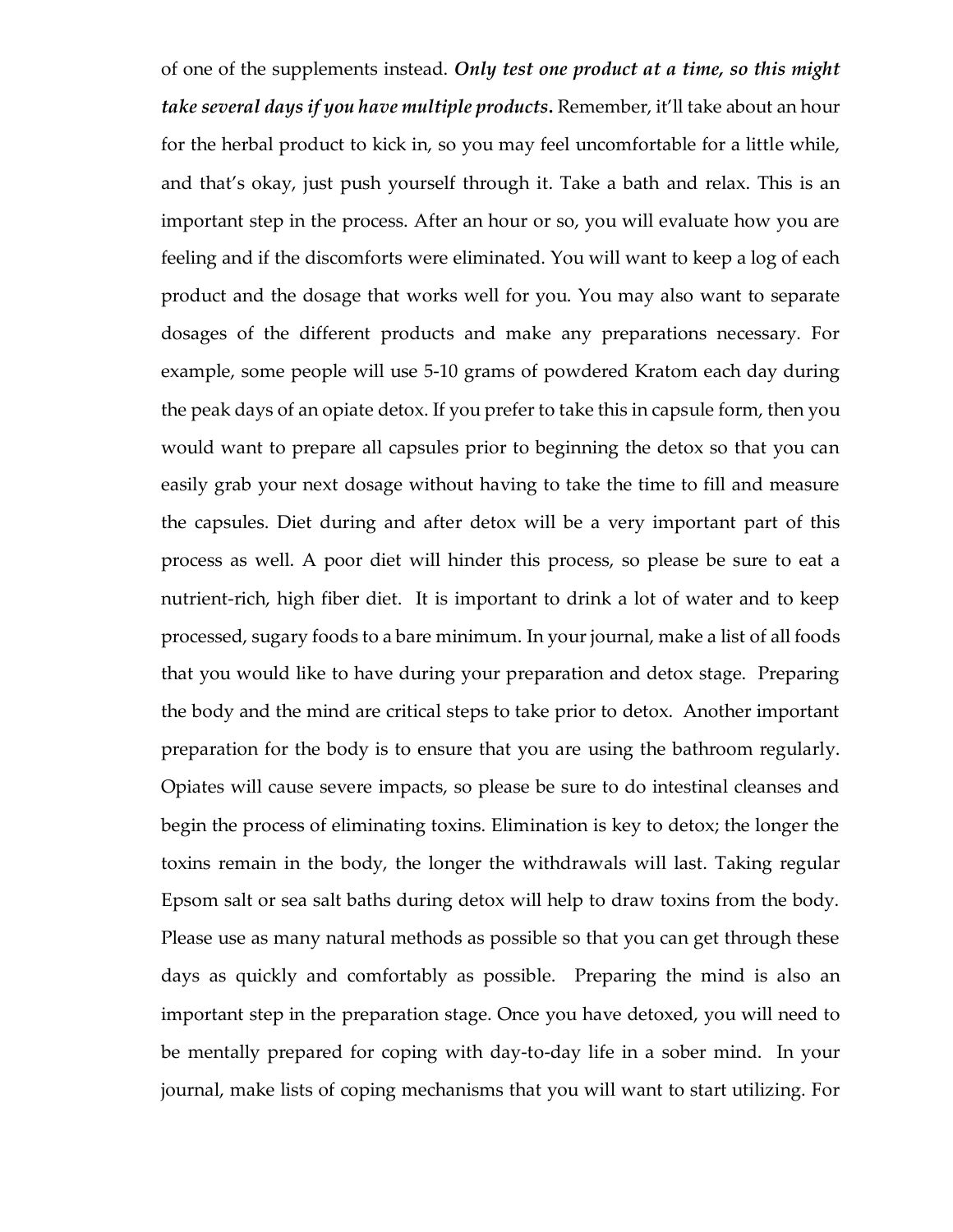example, you may want to make lists of positive affirmations that you can recite during harder moments, or prayers / mantras. You may want to include titles of free YouTube videos such as guided meditations, Qi Gong instructional videos, motivational speakers, etc. You may also want to make lists of support groups that you can attend or reach out to, such as twelve step groups or SMART recovery groups. One of the main purposes of your recovery journal is to have an abundance of helpful information that you can turn to during difficult moments. For example, if you are having a stressful day and are feeling overwhelmed, you can find a quiet place to sit, light a candle, put on relaxing music, and flip through your journal, reading through lists of positive affirmations, prayers (if applicable), goals, recovery quotes, etc. Oftentimes, you can redirect that feeling of being overwhelmed, take several deep cleansing breaths, and continue on with your day. It will take some time to acclimate to this new way of coping with life, and eventually you may not need to refer to your journal, but in the beginning stages of recovery it can be incredibly helpful to have all of these positive reminders combined in one place. Finally, you will want to take some time to design a support network. The following is a list of examples of people who you may want to include in your support network:

- ➢ Family members
- ➢ Sober friends
- ➢ Local groups (meditation groups, church groups, etc)
- $\geq 12$  step friends and sponsors
- ➢ Religious teachers or spiritual guides
- ➢ Physicians
- ➢ Counselors
- ➢ Social workers
- ➢ Recovery coaches / support specialists
- ➢ Online friends / support groups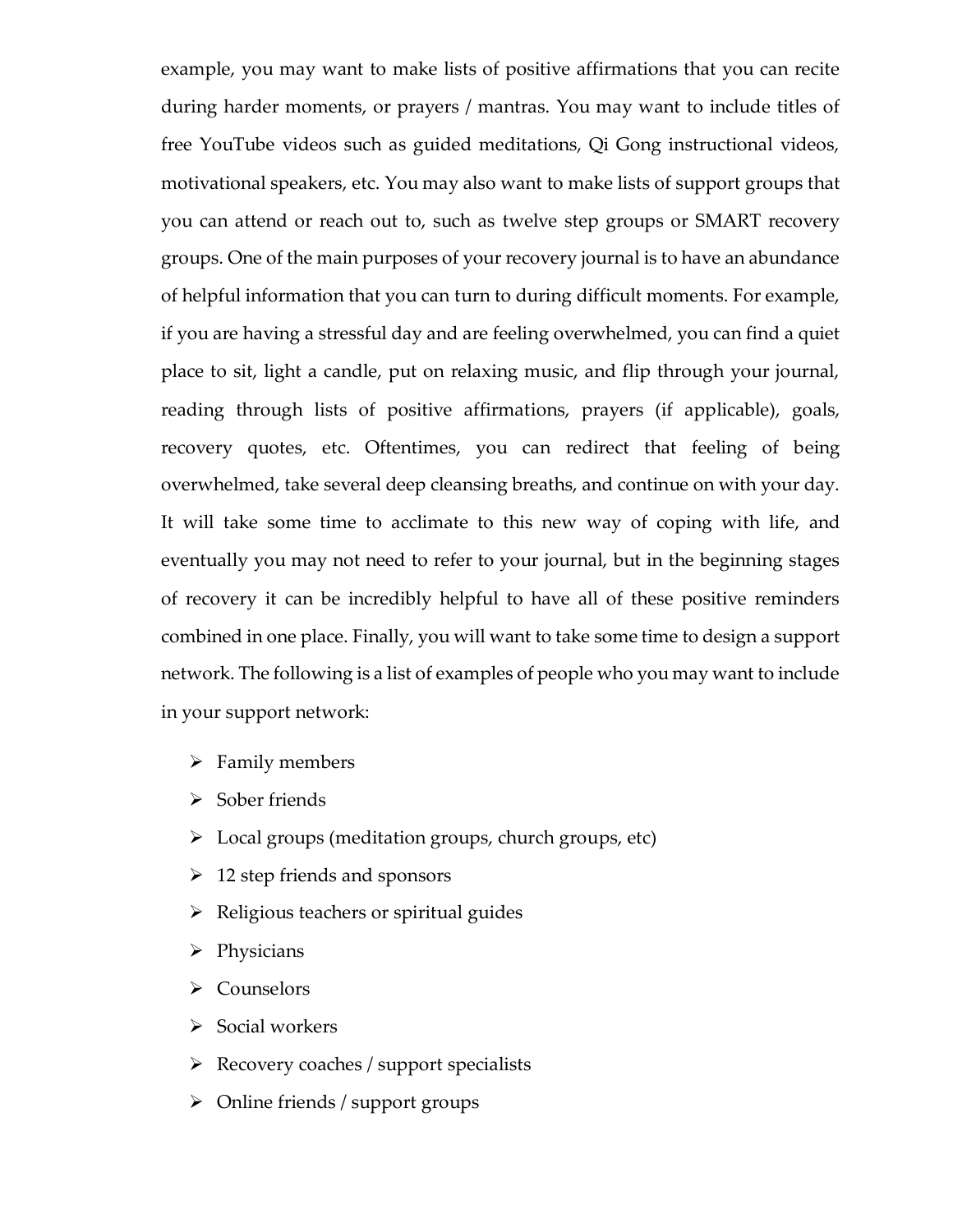- ➢ Pen pals
- ➢ Neighbors
- ➢ Co-workers
- ➢ Classmates
- ➢ Teachers / professionals

Once you have created a list of people that you would like to include in your support network, in your journal you will want to write down all of their contact information, including home phone, cell phone, email address, etc. It is recommended to reach out to everyone in your support network to let them know you are about to begin your recovery plan and that you have them listed in your support network. This will let them know that you may be reaching out to them for support in the days, weeks, or months ahead. The more people who are supporting you through this process, the better. This is a time in your life where you want to reach out and make healthy connections in the world around you.

**5) Create an aftercare plan –** Once the details of your detox plan are set in place, you will want to spend time making your aftercare plans. For some, this will include staying with friends, going into a residential or halfway house program, or it may mean continuing to stay where you currently live and incorporating recovery work into your new daily routine. Everyone's situation is unique, so you will need to design an aftercare plan that works best for *your* needs and situation. You will want all preparations made ahead of time so that as your week/s of detox come to an end, you will want to transition right into your aftercare plan, remaining in a safe, sober environment at all times.

Examples of aftercare plans are as follows: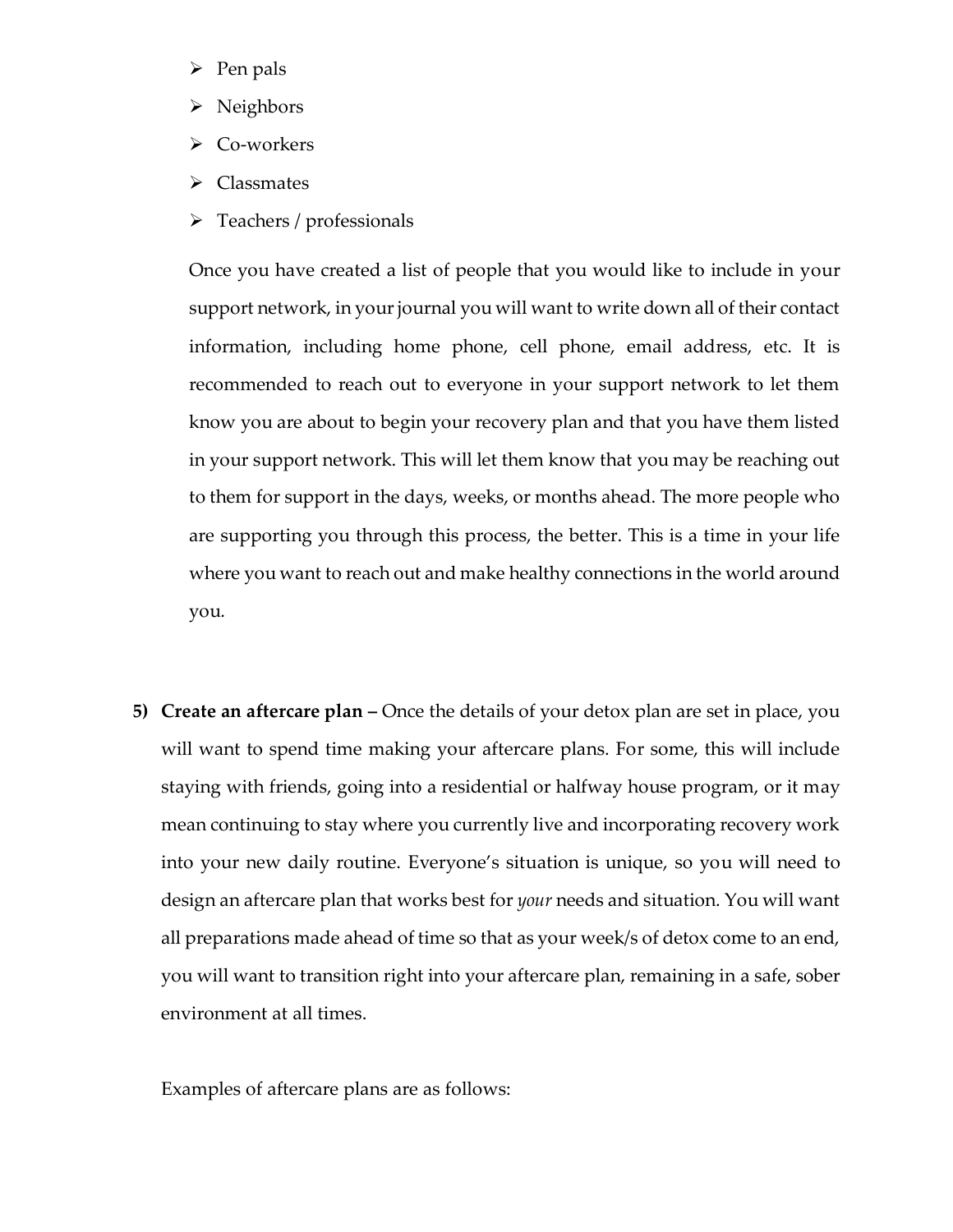- ➢ Inpatient programs
- ➢ Intensive outpatient recovery programs
- ➢ Halfway house / sober living environments
- ➢ Psychotherapy (in-person or online)
- ➢ Recovery groups / meetings
- ➢ Online recovery / support groups
- ➢ Spiritual / religious retreats
- $\triangleright$  Ibogaine therapy
- ➢ Ayahuasca or Kambo treatments
- $\triangleright$  Creating new daily habits
- $\triangleright$  Nutrition and fitness
- $\triangleright$  Religion and spirituality
- ➢ School or training programs
- ➢ Seeking employment / career change
- $\triangleright$  Staying with friends or family members
- ➢ Local groups and classes (meditation, Yoga, Tai Chi, churches, spiritual centers, etc.)
- ➢ Journaling
- ➢ Starting a hobby or sport
- ➢ Community service
- ➢ Creative endeavors
- ➢ Travel
- ➢ Relocation

When designing your aftercare plan, spend some time contemplating what an 'ideal new life' would look like to you, and take every necessary step to manifest that in your daily life. If this means spending thirty days in a treatment center so that you can regain balance and clear mindedness, then so be it. Utilize every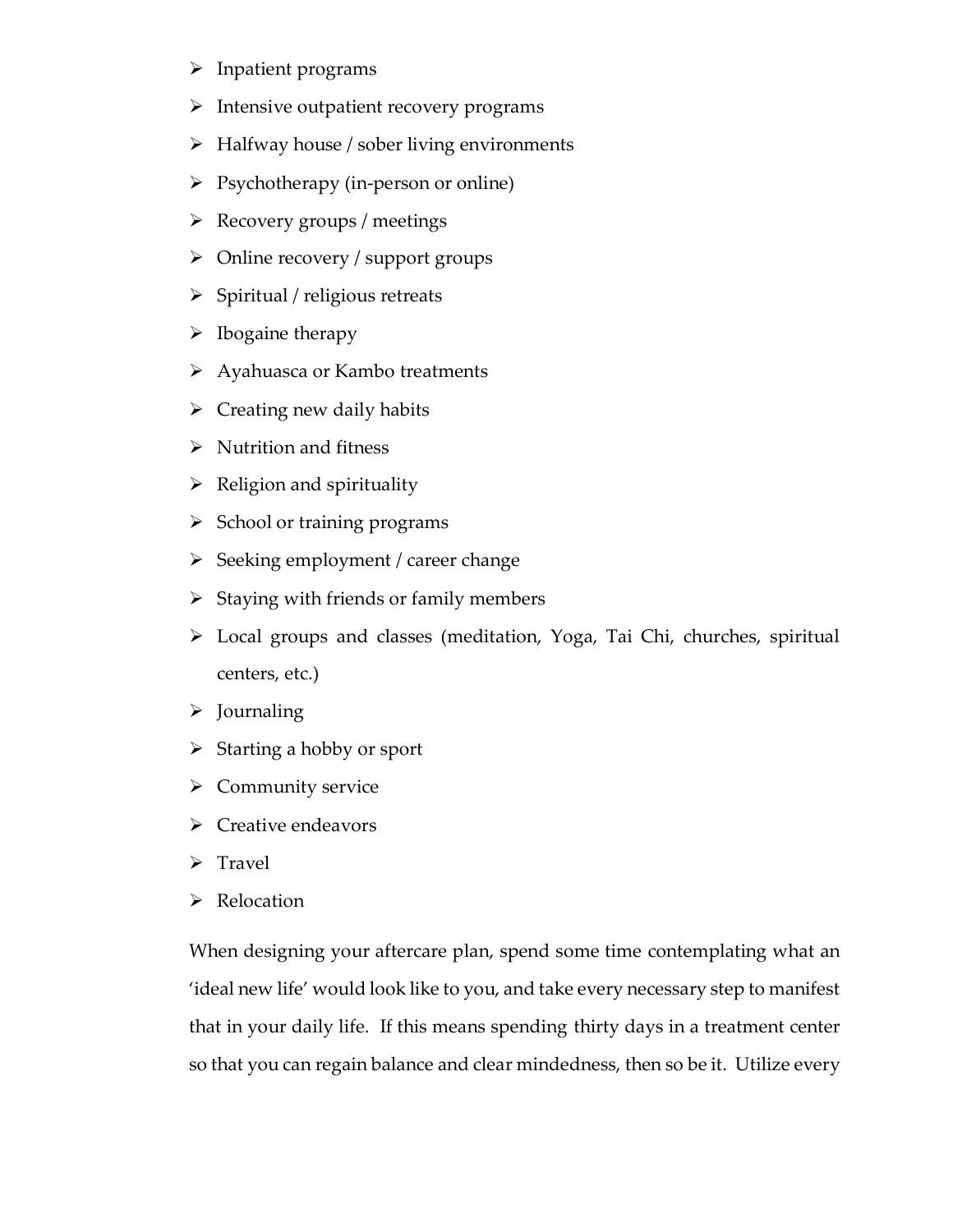resource available to you and design the most transformational recovery plan that you can imagine!

#### **Journal Entry**

Create a detailed aftercare plan that will outline the next chapter of your life. If you will be going into a treatment center then your aftercare plan may want to include all information regarding the treatment center, followed by where you will go once you are done with treatment, and what types of recovery work you will be incorporating into your daily life. Or, if you will be staying home for your aftercare plan, then design a detailed plan for each day. For example: start your day with a healthy breakfast and an herbal supplement / vitamin regimen, meditate for 15 minutes, do a 15-minute Qi Gong video, go to a 12-step meeting or log onto SMART online recovery groups, work / school / job search, recite positive affirmations 3x a day, go for an evening jog, write in your journal, bedtime meditation. Other than the cost of the vitamins and supplements in that example, that's a completely free recovery plan. If you could commit to that for thirty days, your life could very well transform. But, you *must* do the work, you *must* be 110% committed to doing **whatever it takes to stay clean.** 

**6) Design a long-term maintenance protocol** – Whether you are doing a medical detox, Ibogaine detox, or cold-turkey detox, it is recommended to have a regimen of herbal supplements and vitamins for at least thirty days while you are rebalancing your unbalanced body. Chemical dependency causes a lot of lingering side effects that can be managed with natural products. Please do plenty of research on how to design an herbal and vitamin regimen to help re-balance the body and eliminate the discomforts of PAWS (Post-Acute Withdrawal Syndrome).